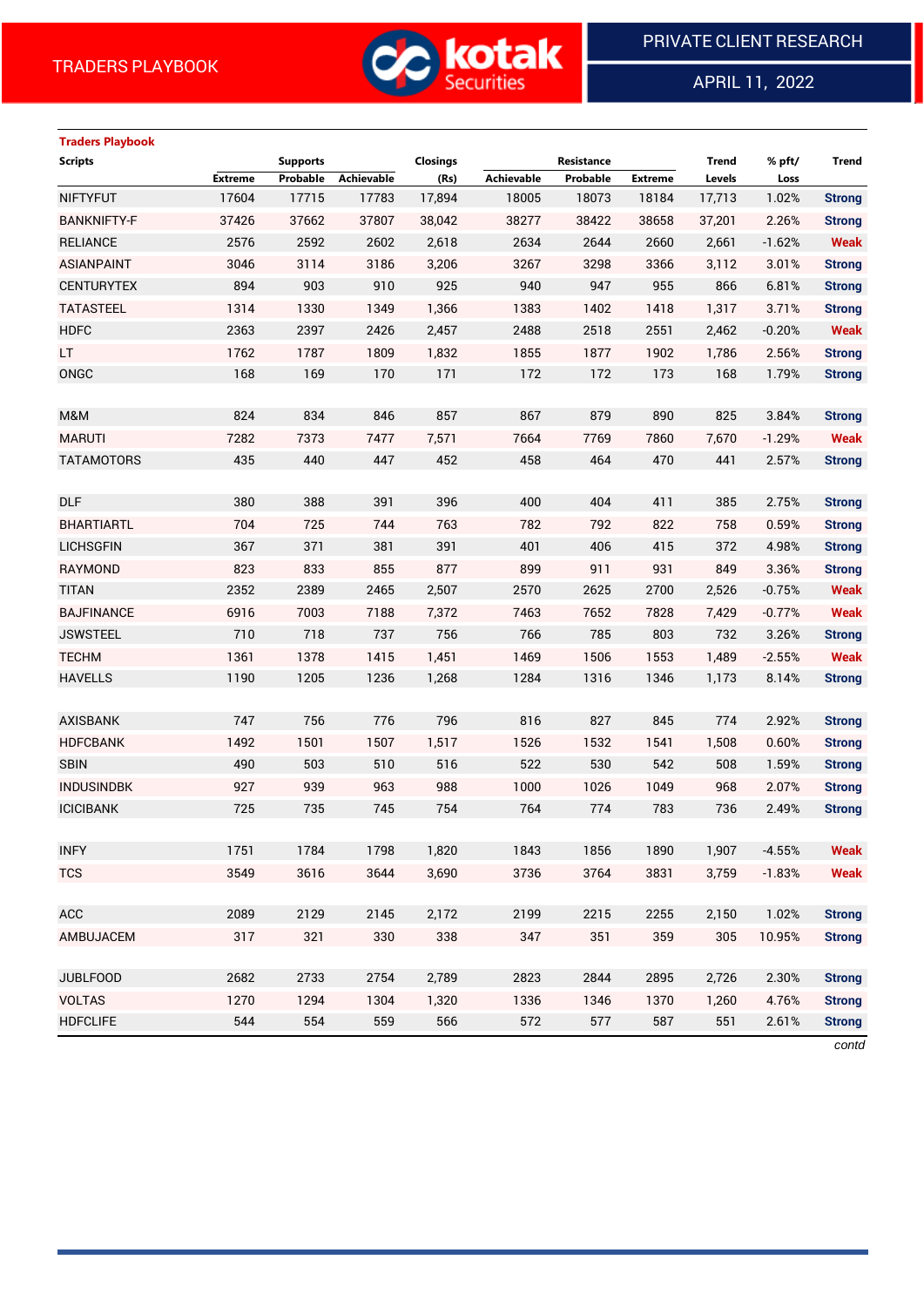#### **Closing Pricess**

Closing price is that price at which a scrip closes on the previous day. Traders can start their intraday trade on this level. The stock or index should sustain above or below the closing price else you should exit the trade. Ideally, half a percent should be the stop loss above or below the closing price to enter the trade.

#### **Trend**

Trend is the level at which the tendency of Indices and Stocks can be identified. For best results, you can use the 'Trend Remarks' to trade. A 'Weak' trend means that traders can trade with a negative bias. If the trend is 'Strong', you can trade long with a positive bias. Base price should be the closing price.

#### **Achievable (Supp/Resis)**

It is the price which can be achieved if the Index/Stock trades above or below the closing price. During normal course of trading, first levels are important as one can take profits around first resistance and supports levels.

### **Probable (Supp/Resis)**

It's a second resistance/support and can be achieved if stocks/indices are in trending mode. Events can lead stocks and indices to reach these levels.

#### **Extreme levels**

Sometimes, the stocks fall or rise to their average lowest or highest levels FOR THE DAY and that may act as an excellent contra buying or selling opportunity with a stop loss given in the table. This means buying around extreme support and selling around extreme resistance strictly with a given stop loss. For e.g. If the extreme support for Nifty is given at 5605, and in case the market comes down to similar levels, then you can initiate long positions with the given 'stop loss for long' in the column, say at 5585. If it breaks 5585 then the trader must exit the position. This is valid on both the sides.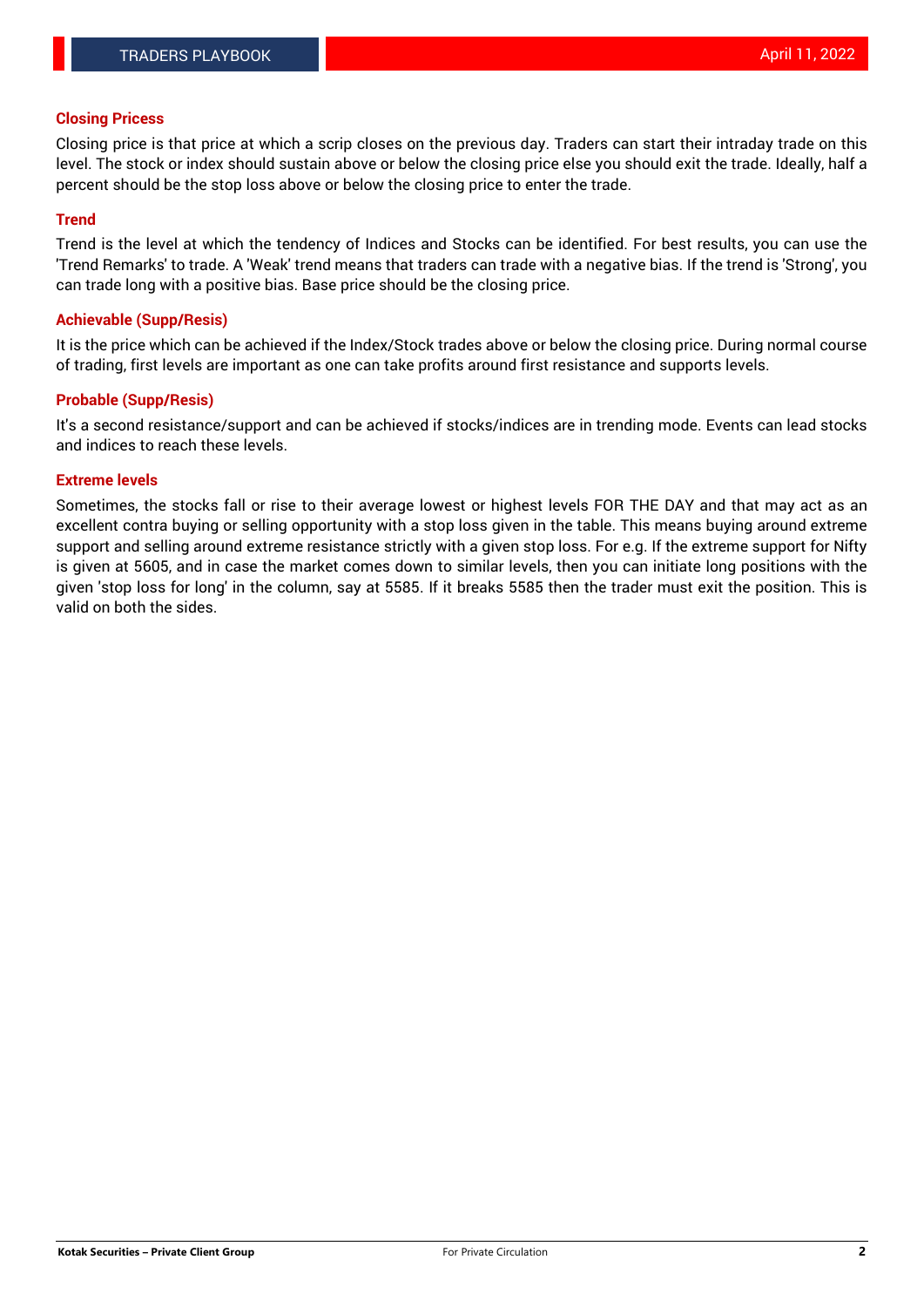### **RATING SCALE (PRIVATE CLIENT GROUP)**

| <b>BUY</b>             | -   | A condition that indicates a good time to buy a stock. The exact circumstances of the signal will be determined by the indicator that an<br>analyst is using.  |
|------------------------|-----|----------------------------------------------------------------------------------------------------------------------------------------------------------------|
| <b>SELL</b>            | -   | A condition that indicates a good time to sell a stock. The exact circumstances of the signal will be determined by the indicator that an<br>analyst is using. |
| <b>Stop Loss Order</b> | $-$ | An instruction to the broker to buy or sell stock when it trades beyond a specified price. They serve to either protect your profits or<br>limit your losses.  |

#### **FUNDAMENTAL RESEARCH TEAM (PRIVATE CLIENT GROUP)**

**Shrikant Chouhan Arun Agarwal Amit Agarwal, CFA Hemali Dhame** Head of Research Auto & Auto Ancillary Transportation, Paints, FMCG Banking & Finance shrikant.chouhan@kotak.com arun.agarwal@kotak.com agarwal.amit@kotak.com Hemali.Dhame@kotak.com

**Jatin Damania Purvi Shah Rini Mehta K. Kathirvelu** Metals & Mining, Midcap **Pharmaceuticals** Research Associate Support Executive jatin.damania@kotak.com [purvi.shah@kotak.com](mailto:purvi.shah@kotak.com) rini.mehta@kotak.com [k.kathirvelu@kotak.com](mailto:k.kathirvelu@kotak.com)  $+91$  22 6218 6440  $+91$  22 6218 6432

**Sumit Pokharna Pankaj Kumar** sumit.pokharna@kotak.com pankajr.kumar@kotak.com +91 22 6218 6438 +91 22 6218 6434

Oil and Gas, Information Tech Construction, Capital Goods & Midcaps

+91 22 6218 5408 +91 22 6218 6443 +91 22 6218 6439 +91 22 6218 6433

**TECHNICAL RESEARCH TEAM (PRIVATE CLIENT GROUP)**

[shrikant.chouhan@kotak.com](mailto:shrikant.chouhan@kotak.com) [amol.athawale@kotak.com](mailto:amol.athawale@kotak.com) Research Associate +91 22 6218 5408 +91 20 6620 3350 [sayed.haider@kotak.com](mailto:sayed.haider@kotak.com)

**Shrikant Chouhan Amol Athawale Sayed Haider**

+91 22 62185498

# **DERIVATIVES RESEARCH TEAM (PRIVATE CLIENT GROUP)**

 $+91$  22 6218 5497

**Sahaj Agrawal Prashanth Lalu Prasenjit Biswas, CMT, CFTe** [sahaj.agrawal@kotak.com](mailto:sahaj.agrawal@kotak.com) [prashanth.lalu@kotak.com](mailto:prashanth.lalu@kotak.com) [prasenjit.biswas@kotak.com](mailto:prasenjit.biswas@kotak.com)